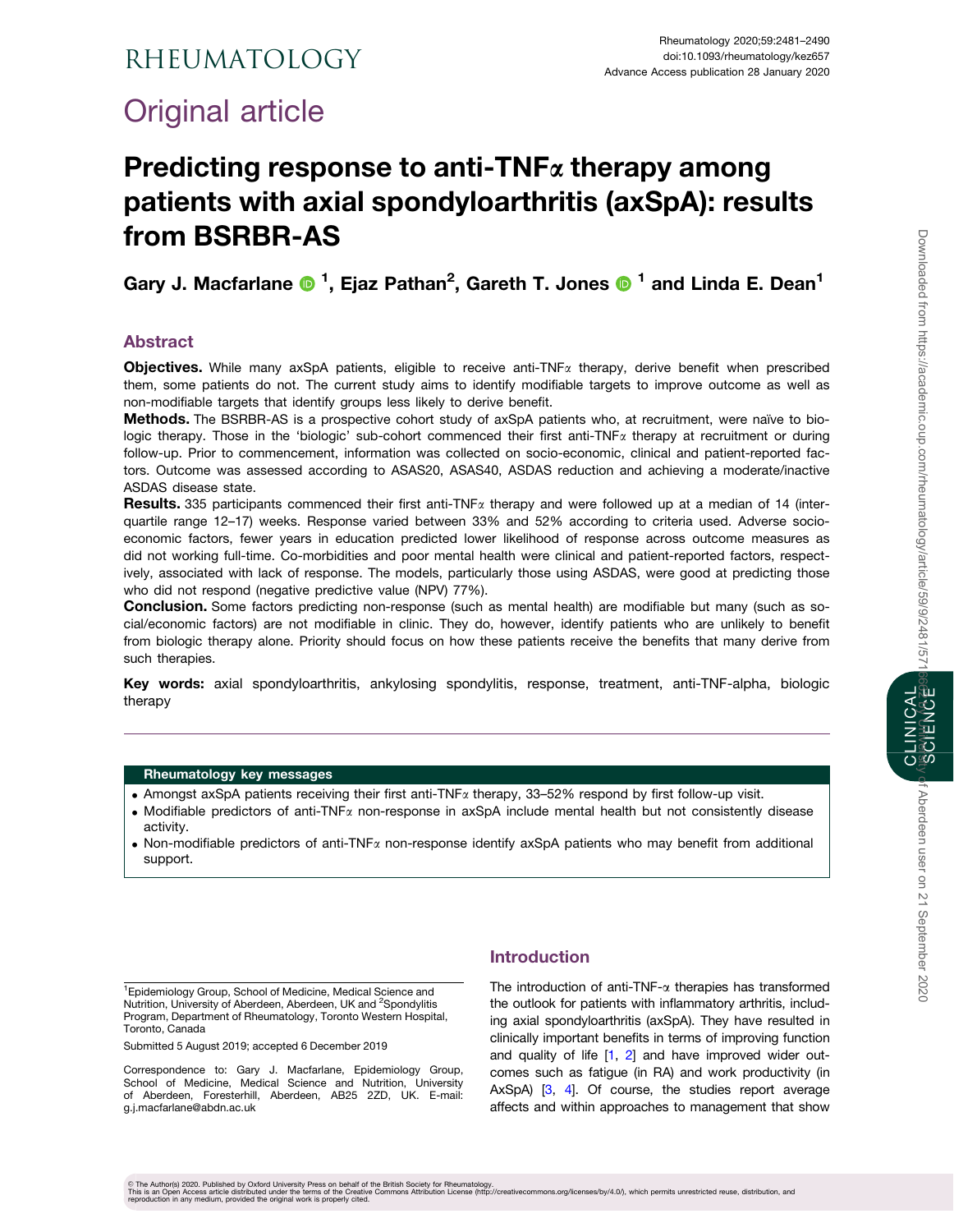<span id="page-1-0"></span>overall benefit, there will be people who do not respond to therapy or show less improvement. Indeed, in a realworld setting, of patients with axSpA commenced on a first anti-TNF $\alpha$  agent, around one in four will no longer be on the agent 12 months later [\[5\]](#page-8-0).

Patients who are obese have been reported as less likely to respond to anti-TNF $\alpha$  therapies in axSpA and RA [\[6](#page-8-0)] and RA patients with symptoms of depression are less likely to achieve a good response to biologic therapy [\[7](#page-8-0)]. It has been hypothesized that patients with axSpA who have co-morbid fibromyalgia may have distorted disease indices, receive anti-TNF $\alpha$  therapy inappropriately and if they do, that they derive less benefit. However we have shown, using data from the British Society for Rheumatology Biologics Register in Ankylosing Spondylitis (BSRBR-AS) that there is only a very small effect of meeting criteria for fibromyalgia per se on disease indices such as the Bath Index of Disease Activity (BASDAI) and the magnitude of improvement is no differ-ent to those who do not meet criteria for fibromyalgia [\[8\]](#page-8-0).

The aim of the current study was to identify factors (including socio-economic, clinical and patient reported) that characterized axSpA patients who were less likely to respond to their first anti-TNF $\alpha$  therapy. Identifying such factors is, in general, important in terms of providing optimal management and can provide a focus of research to understand the mechanisms that lead to lack of improvement in people with certain characteristics.

## **Methods**

The BSRBR-AS is a prospective cohort study of axSpA patients who, at recruitment, were naïve to biologic therapy. Recruitment took place in 83 secondary care centres across the Great Britain between December 2012 and December 2017, for those patients aged at least 16 years meeting the Assessment of SpondyloArthritis international Society (ASAS) imaging criteria for axSpA [[9](#page-8-0)] or the modified New York (mNY) definition of ankylosing spondylitis (AS) [[10\]](#page-8-0). From November 2014, those meeting the ASAS clinical criteria were also eligible. Details of the study protocol have previously been published [[11](#page-8-0)]. There are two sub-cohorts: those commencing their first anti-TNF $\alpha$  therapy at the time of recruitment (primarily the agents adalimumab, etanercept and certolizumab pegol) thereafter named the 'biologic cohort' and those remaining on other therapies ('non-biologic cohort'). The biologic cohort was followed-up at 3 months and 6 months, and both cohorts were seen at 12 months and yearly thereafter to a maximum of 5 years. In addition to clinical data, patient reported questionnaires were completed at each follow-up. If a patient in the non-biologic cohort commenced anti-TNFa therapy, they switched sub-cohort and began a new follow-up schedule.

The primary outcome of interest for the current analysis is response to first anti-TNF $\alpha$  therapy at initial follow-up, defined as the first contact with the study in the period 10 weeks to 9 months after commencement. This period was chosen in order to measure outcome

within the first two follow-up periods of the study (but allowing for early or late clinic visits). We looked at a variety of outcome measures to determine to what extent there was consistency in predictors or alternatively whether predictors were importantly related to the precise outcome measure used. Response was therefore defined in the following ways:

- . meeting ASAS20 and ASAS40 improvement criteria [\[12,](#page-8-0) [13\]](#page-8-0);
- . exhibiting a clinically important improvement in the Ankylosing Spondylitis Disease Activity Score (ASDAS) – a reduction of  $\geq$ 1.1; and
- . moving from a high or very high ASDAS disease activity state (score  $\geq$ 2.1) to a moderate or inactive disease state (score  $<$  2.1) [\[14,](#page-8-0) [15\]](#page-9-0).

Measures collected at recruitment (baseline), used in the current analysis as potential predictors of response include those listed below.

#### Clinical data

The following were recorded: the classification criteria fulfilled (ASAS imaging, ASAS clinical or mNY), presence of extra-spinal manifestations (history of uveitis, psoriasis, IBD, peripheral joint involvement and clinically assessed heel enthesitis and dactylitis), count of comorbidities (specifically, the presence of angina, congestive heart failure, stroke, hypertension, diabetes, asthma, bronchitis, peptic ulcer, liver disease, renal disease, tuberculosis, demyelination, depression and malignancy). The following were measured: BMI, inflammatory markers (CRP or ESR), HLA-B27 status, physicianassessed swollen/tender joint count and the BASMI scored 0 (least) to 10 (most severe) [\[16\]](#page-9-0).

#### Patient reported socio-economic, health and lifestyle measures

Using study questionnaires, information was collected on: socio-economic factors (level of education, employment status at recruitment), lifestyle factors (tobacco smoking and alcohol intake) and quality of life, assessed by the AS Quality of Life index (ASQoL) scored from 0 (best) to 18 (worst) [[17\]](#page-9-0), and the Short Form 12 Physical and Mental component scores, scored from 0 (worst) to 100 (best) [\[18](#page-9-0)]. Mental health was assessed by the Hospital Anxiety and Depression Scale (HADS) scored from 0 (best) to 21 (worst) [[19\]](#page-9-0) and overall work and other activity impairment using the Work Productivity and Activity Impairment Specific Health Problem (WPAI: SHP), both scored from 0–100% [\[20](#page-9-0), [21](#page-9-0)]. Spinal pain was assessed using a 10 cm visual analogue scale, fatigue through the Chalder Fatigue Scale (CFS) (0–11) [\[22](#page-9-0)], and sleep disturbance by the Jenkins Sleep Evaluation Questionnaire (0–20) [[23](#page-9-0)], with higher scores on each indicating worse state. Lastly, the Bath Ankylosing Spondylitis indices were included to provide measures of disease activity (BASDAI), function (BASFI) and global health (BAS-G) [all scored from 0 (best) to 10 (worst)] [\[24–26\]](#page-9-0). Information provided by participants on their address was used to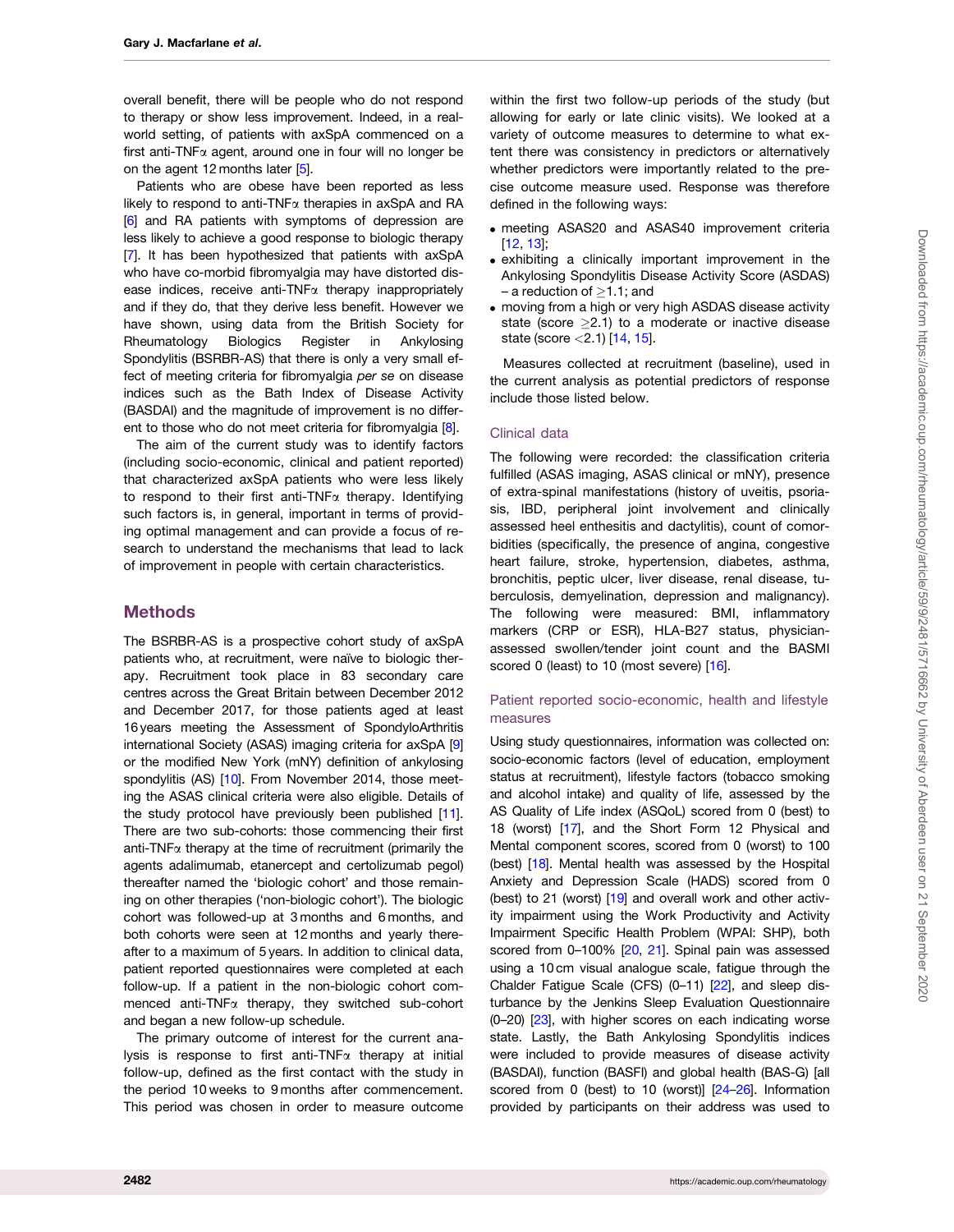<span id="page-2-0"></span>derive a measure of local area deprivation according to quintiles (based on the distribution of their country of residence within the UK) from 1 (least deprived) to 5 (most deprived) [[27,](#page-9-0) [28](#page-9-0)]. For those recruited after September 2015, information was collected on the 2011 research criteria for fibromyalgia [\[29](#page-9-0)].

The BSRBR-AS received ethical approval from the UK National Research Ethics Service (NRES) Committee North East – County Durham and Tees Valley (REC ref [11/](#page-8-0)NE/0374).

#### Statistical analysis

For the purpose of the current analysis, participants who joined the biologic sub-cohort were eligible. The relationship between the clinical and patient reported (including socio-economic) baseline factors and each of the followup response criteria were assessed, initially by logistic regression models, with results given as odds ratios (OR) and 95% CI. Continuous variables or counts were retained as such during all analyses and assessed for their association with outcome per unit increase. For dichotomous factors, such as a history of uveitis, the presence of each was assessed for association with outcome compared with the absence (yes vs no). Smoking status was categorized into never, ex and current smoking. Current smokers were further dichotomized as  $\langle\rangle$  the median level of smoking (10 products/day). Alcohol consumption was categorized as never, ex and current, with current drinkers dichotomized  $\langle$  >14 units of alcohol per week (i.e. the maximum consumption recommended by the National Health Service [\[30](#page-9-0)]). For all multi-level categorical factors, including smoking and alcohol status, reference categories were selected.

Those factors reaching a significance threshold of  $P \leq 0.2$  were offered to individual forward stepwise logistic regression models in order to determine the group of factors that best predict response (according to each of the response criteria examined). Factors entered the stepwise model at  $P \leq$  0.15 and exited at  $P \geq$  0.10. The fit of the final models was assessed through the calculation of the area under the receiver operator characteristic (ROC) curve (95% CI), sensitivity and specificity in addition to the positive and negative predictive values (PPV/NPV).

All analysis was conducted using STATA (StataCorp LP version 15.0) and uses the August 2017 version of the dataset.

#### **Results**

The timing of patient follow-up from commencing first anti-TNF therapy to measuring response in the current analysis is a median of 14 weeks with an inter-quartile range (IQR) of 12–17 weeks. At this time, 95% were still taking their first anti-TNF.

#### Baseline characteristics of study population

A total of 335 participants were eligible for the current analysis: 69% male, with median age 47 years (IQR 36–56) TABLE 1 Baseline socio-economic and lifestyle characteristics of those commencing biologic therapy

|                          |                                         | $\mathbf n$ | <b>Median</b><br>(IQR) |
|--------------------------|-----------------------------------------|-------------|------------------------|
| Age                      | years                                   | 335         | 46.6 (36.4,<br>56.1    |
|                          |                                         | n           | %                      |
| Gender                   | Male                                    | 230         | (68.7)                 |
| Education                | Secondary school                        | 117         | (35.4)                 |
|                          | Apprentice                              | 36          | (10.9)                 |
|                          | College                                 | 86          | (26.0)                 |
|                          | University degree                       | 67          | (20.2)                 |
|                          | Further degree                          | 25          | (7.5)                  |
| Employment               | Full-time                               | 165         | (49.6)                 |
|                          | Part-time                               | 48          | (14.4)                 |
|                          | Unpaid/seeking                          | 15          | (4.5)                  |
|                          | Retired                                 | 37          | (11.1)                 |
|                          | Retired/unemployed<br>due to ill-health | 64          | (19.2)                 |
|                          | Student                                 | 4           | (1.2)                  |
| Deprivation <sup>a</sup> | 1 (least deprived)                      | 80          | (23.9)                 |
|                          | $\overline{c}$                          | 87          | (26.0)                 |
|                          | 3                                       | 66          | (19.7)                 |
|                          | 4                                       | 55          | (16.4)                 |
|                          | 5 (most deprived)                       | 47          | (14.0)                 |
| Smoking                  | Never                                   | 142         | (43.3)                 |
|                          | Ex-smoker                               | 111         | (33.8)                 |
|                          | Current - light                         | 31          | (9.5)                  |
|                          | Current - heavy                         | 44          | (13.4)                 |
| Alcohol<br>drinking      | Never                                   | 26          | (7.8)                  |
|                          | Ex drinker                              | 57          | (17.1)                 |
|                          | Current $ <$ 14<br>units/week           | 228         | (68.5)                 |
|                          | Current $ >$ 14<br>units/week           | 22          | (6.6)                  |

IQR, inter-quartile range. <sup>a</sup>Quintiles of general population distribution.

and median BMI of  $27.2$ kgm<sup>-2</sup> (IQR 24.1, 31.1) (Tables 1 and [2\)](#page-3-0). The only important difference between those who were included in this analysis (i.e. had follow-up clinic visit and provided patient reported outcome measures) and those who were not, was deprivation. Of those included, 49.8% were from the two least deprived quintiles in comparison to 34.4% of those not included. The majority of participants (63.9%) were, at time of commencing therapy working full or part-time while 19.2% were unemployed or had retired due to ill-health. Approximately two-thirds of participants met mNY criteria for AS (61.2%), one-third met ASAS imaging criteria but not mNY criteria for AS (34.9%), while only a small proportion met only ASAS clinical criteria (3.9%), mainly as a result of these only become eligible criteria part-way through the recruitment period; 76.5% of those tested were HLA B-27 positive. In terms of disease activity, 95.7% were classified as having high or very high disease activity with an ASDAS score  $\geq$ 2.1, while 90.8% had a BASDAI score of at least 4. Overall, the patient population had high median levels of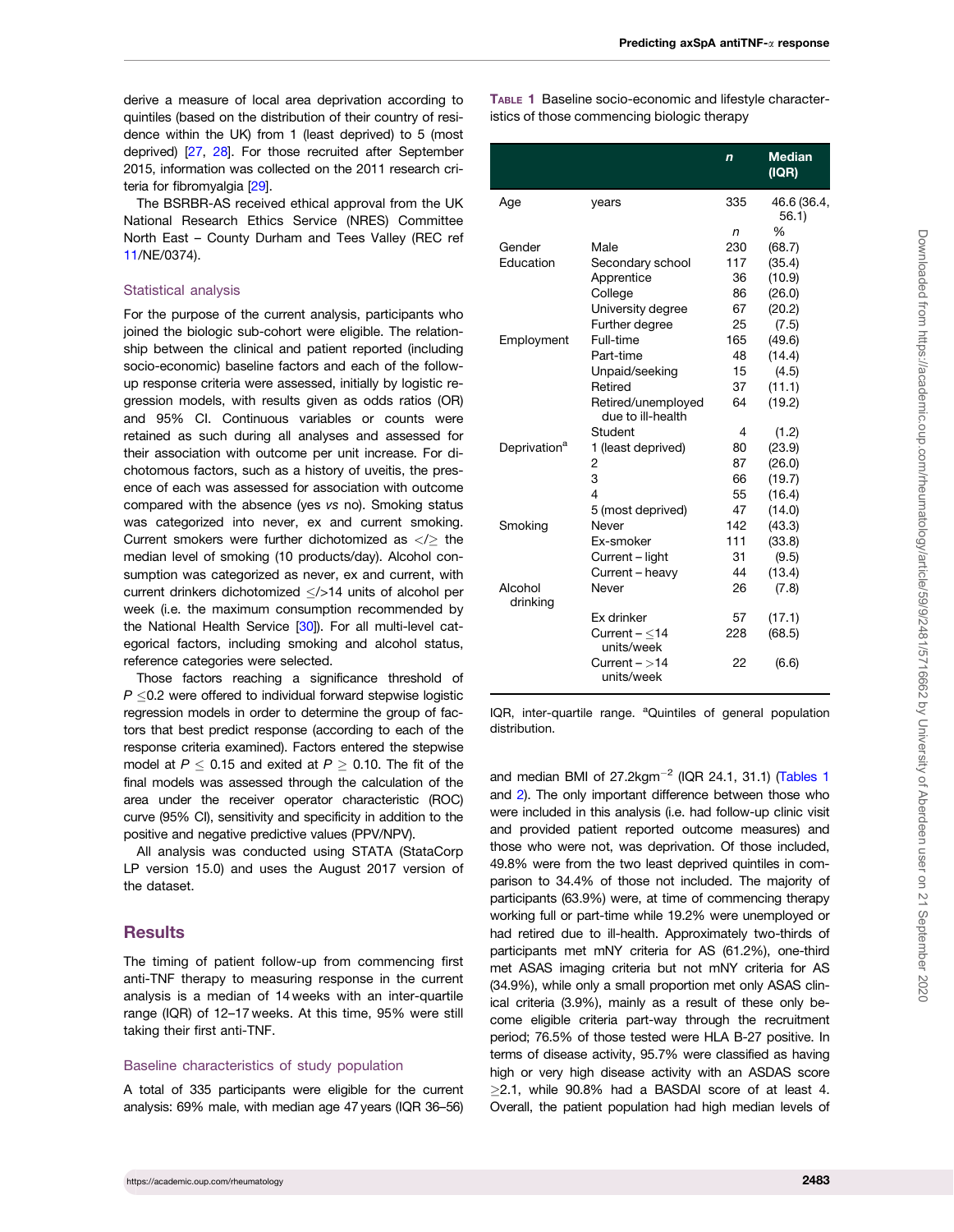|                             |                                   | $\boldsymbol{n}$ | $\frac{0}{0}$     |
|-----------------------------|-----------------------------------|------------------|-------------------|
| Disease criteria            | <b>Modified New York</b>          | 205              | (61.2)            |
|                             | ASAS imaging                      | 117              | (34.9)            |
|                             | <b>ASAS</b> clinical              | 13               | (3.9)             |
| First biologic              | Adalimumab                        | 223              | (66.6)            |
|                             | Etanercept                        | 78               | (23.3)            |
|                             | Certolizumab pegol                | 33               | (9.8)             |
|                             | Golimumab                         | 1                | (0.3)             |
| Extra-spinal manifestations | Heel enthesitis present           | 38               | (11.4)            |
|                             | Uveitis present                   | 78               | (23.4)            |
|                             | Dactylitis present                | 16               | (4.8)             |
|                             | Psoriasis present                 | 32               | (9.6)             |
|                             | <b>IBD</b> present                | 38               | (11.4)            |
|                             | Peripheral joint disease present  | 74               | (22.2)            |
|                             |                                   | $\sqrt{n}$       | Median (IQR)      |
| <b>BMI</b>                  | kg/m <sup>2</sup>                 | 267              | 27.2 (24.1, 31.1) |
| CRP (mg/dl)                 | mg/dl                             | 287              | 0.70(0.2, 2.2)    |
| Tender joint count          | range: $0-44$                     | 323              | 0(0, 0)           |
| Swollen joint count         | range: 0-40                       | 318              | 0(0, 0)           |
| Spinal mobility             | BASMI: 0 (best) - 10 (worst)      | 259              | 4.4(2.8, 5.6)     |
| Comorbidity count           | range: $0 - 14$                   | 332              | 0(0, 1)           |
| $SF-12 - MCS$               | Scored: $0$ (worst) $-100$ (best) | 326              | 42.8 (35.5, 53.1) |
| $SF-12 - PCS$               | Scored: 0 (worst) - 100 (best)    | 326              | 32.3 (24.1, 39.8) |
| Disease activity            | BASDAI: 0 (best) - 10 (worst)     | 335              | 6.7(5.4, 7.8)     |
|                             | ASDAS: (higher score worse)       | 300              | 3.7(3.2, 4.5)     |
| Physical function           | BASFI: 0 (best) – 10 (worst)      | 335              | 6.7(5.0, 8.1)     |
| Global health               | BASG: 0 (best) - 10 (worst)       | 334              | 7.5(6.0, 8.5)     |
| Spinal mobility             | BASMI: 0 (best) - 10 (worst)      | 259              | 4.4(2.8, 5.6)     |
| Quality of life             | $ASQoL: 0$ (best) $-18$ (worst)   | 332              | 12(9, 15)         |
| Fatigue                     | $CFS: 0$ (best) $-11$ (worst)     | 335              | 6(3, 9)           |
| Sleep disturbance           | Jenkins: 0 (best) - 20 (worst)    | 332              | 14(8, 18)         |
| Overall work impairment     | %                                 | 183              | 40 (30, 70)       |
| Activity impairment         | %                                 | 329              | 70 (50, 80)       |
| Anxiety                     | HADS: $0$ (best) $-21$ (worst)    | 333              | 9(6, 12)          |
| Depression                  | HADS: $0$ (best) $-21$ (worst)    | 333              | 8(4, 10)          |
| Spinal pain                 | VAS: $0$ (best) $-10$ (worst)     | 335              | 7(5, 8)           |

<span id="page-3-0"></span>TABLE 2 Baseline clinical and patient-reported health characteristics of those commencing biologic therapy

ASAS: assessment in ankylosing spondylitis; SF-12 MCS: short form 12 mental component score; SF-12 PCS: short form 12 physical component score; BASDAI: Bath ankylosing spondylitis disease activity index; BASFI: Bath ankylosing spondylitis functional index; ASDAS: ankylosing spondylitis disease activity score; BASG: Bath ankylosing spondylitis global score; BASMI: Bath ankylosing spondylitis metrology index; ASQoL: ankylosing spondylitis quality of life index; CFS: Chalder fatigue scale; HADS: hospital anxiety and depression scale; VAS: visual analogue scale; IQR, inter-quartile range.

fatigue (CFS score 6.0), sleep disturbance (Jenkins score 14.0), anxiety (HADS anxiety score 9.0) and depression (HADS depression score 8.0) (Table 2).

#### Predictors of meeting ASAS20 response

ASAS20 response criteria was achieved by 52%  $(n = 175)$  of participants. Univariable logistic regression identified several baseline factors associated with lack of response which were eligible as candidates for the stepwise model ( $P \le 0.2$ ) (Tables 3-5). Demographic factors included: older age, education up to secondary school and not being in full-time employment. Clinical factors included: higher BMI, peripheral joint involvement, no history of uveitis or dactylitis and less

favourable BASMI. Patient reported factors included: better disease activity (ASDAS), poorer mental health (Short Form 12 Mental Component Score (SF-12 MCS), HADS), poorer physical function and overall physical health (BASFI, Short Form 12 Physical Component Score (SF12 PCS)), worse quality of life (ASQoL) and higher levels of fatigue and activity impairment. On stepwise logistic regression modelling, three factors independently predicted lack of ASAS20 response ([Table 6\)](#page-6-0): not being in full-time employment, higher BMI [OR of response 0.96 per unit increase 95% CI (0.91, 1.003)] and higher initial levels of anxiety [0.94 per unit score increase (0.88, 0.998)]. The model demonstrated a good level of fit (ROC 0.68) with PPV 63%, and NPV 65%.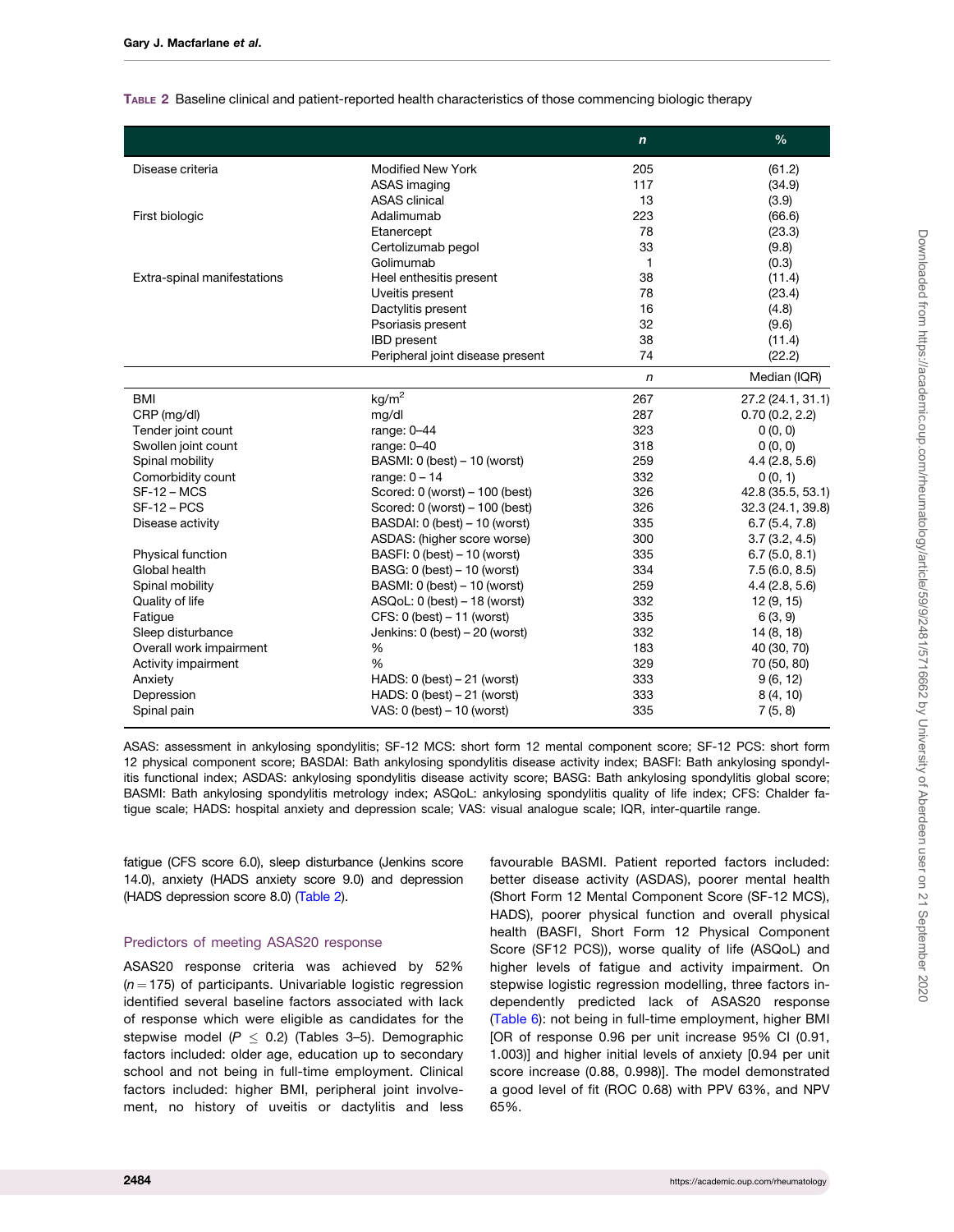TABLE 3 Associations of socio-economic baseline factors with each response measure at follow-up (univariable logistic regression analyses)

|                            |                                                                                                                |                                                     | <b>ASAS 20</b><br>response                                                                    |                                                     | <b>ASAS 40</b><br>response                                                                   |                                                     | ASDAS > 1.1<br>reduction                                                                     | <b>ASDAS</b><br>score $< 2.1$                       |                                                                                              |
|----------------------------|----------------------------------------------------------------------------------------------------------------|-----------------------------------------------------|-----------------------------------------------------------------------------------------------|-----------------------------------------------------|----------------------------------------------------------------------------------------------|-----------------------------------------------------|----------------------------------------------------------------------------------------------|-----------------------------------------------------|----------------------------------------------------------------------------------------------|
| <b>Baseline variables</b>  |                                                                                                                | <b>OR</b>                                           | (95% CI)                                                                                      | <b>OR</b>                                           | (95% CI)                                                                                     | <b>OR</b>                                           | (95% CI)                                                                                     | <b>OR</b>                                           | (95% CI)                                                                                     |
| Age<br>Gender<br>Education | Per year<br>Female vs male<br>Secondary school<br>Apprentice<br>College<br>University degree<br>Further degree | 0.99<br>1.01<br>Ref<br>1.90<br>1.00<br>2.31<br>1.81 | (0.97, 1.004)<br>(0.64, 1.60)<br>(0.89, 4.07)<br>(0.57, 1.75)<br>(1.24, 4.30)<br>(0.75, 4.36) | 0.99<br>0.69<br>Ref<br>2.02<br>1.45<br>3.09<br>1.50 | (0.97, 1.01)<br>(0.42, 1.14)<br>(0.91, 4.47)<br>(0.78, 2.71)<br>(1.63, 5.85)<br>(0.58, 3.84) | 0.99<br>0.65<br>Ref<br>1.65<br>0.64<br>1.20<br>0.53 | (0.97, 1.01)<br>(0.38, 1.11)<br>(0.70, 3.93)<br>(0.33, 1.02)<br>(0.91, 2.37)<br>(0.20, 1.45) | 0.99<br>0.66<br>Ref<br>1.97<br>1.17<br>2.64<br>3.51 | (0.97, 1.01)<br>(0.37, 1.18)<br>(0.80, 4.86)<br>(0.57, 2.42)<br>(1.26, 5.53)<br>(1.29, 9.54) |
| Employment                 | Full-time<br>Part-time<br>Unpaid/seeking<br>Retired<br>Retired/<br>unemployed<br>due to ill-health             | Ref<br>0.48<br>1.24<br>0.73<br>0.26                 | (0.25, 0.92)<br>(0.40, 3.78)<br>(0.35, 1.49)<br>(0.14, 0.49)                                  | Ref<br>0.36<br>0.90<br>0.93<br>0.19                 | (0.17, 0.77)<br>(0.31, 2.66)<br>(0.45, 1.91)<br>(0.09, 0.43)                                 | Ref<br>0.39<br>0.26<br>0.96<br>0.32                 | (0.18, 0.82)<br>(0.07, 1.003)<br>(0.43, 2.15)<br>(0.16, 0.65)                                | Ref<br>0.23<br>0.21<br>0.68<br>0.04                 | (0.09, 0.57)<br>(0.04, 1.04)<br>(0.30, 1.55)<br>(0.01, 0.18)                                 |
| Deprivation<br>(quintiles) | <b>Student</b><br>1 (least deprived)<br>2<br>3<br>4<br>5 (most deprived)                                       | 1.85<br>Ref<br>0.96<br>0.73<br>0.70<br>0.81         | (0.19, 18.20)<br>(0.52, 1.76)<br>(0.38, 1.41)<br>(0.35, 1.39)<br>(0.39, 1.67)                 | 1.36<br>Ref<br>0.71<br>0.55<br>0.61<br>0.41         | (0.19, 9.87)<br>(0.38, 1.33)<br>(0.27, 1.09)<br>(0.29, 1.25)<br>(0.18, 0.93)                 | 2.33<br>Ref<br>0.90<br>0.49<br>0.45<br>0.53         | (0.24, 23.04)<br>(0.45, 1.79)<br>(0.23, 1.03)<br>(0.21, 0.99)<br>(0.22, 1.25)                | 2.90<br>Ref<br>0.59<br>0.39<br>0.43<br>0.36         | (0.29, 28.69)<br>(0.29, 1.23)<br>(0.17, 0.85)<br>(0.19, 0.99)<br>(0.14, 0.93)                |

Italics indicate variable eligible for stepwise model ( $P < 0.2$ ). ASAS: assessment in ankylosing spondylitis; ASDAS: ankylosing spondylitis disease activity score; OR: odds ratio; ref: reference category.

TABLE 4 Associations of clinical baseline factors with each response measure at follow-up (univariable logistic regression analyses)

|                             |                      |           | <b>ASAS 20 response</b> |           | ASAS <sub>40</sub><br>response |           | ASDAS > 1.1<br>reduction |           | <b>ASDAS</b><br>score $<$ 2.1 |
|-----------------------------|----------------------|-----------|-------------------------|-----------|--------------------------------|-----------|--------------------------|-----------|-------------------------------|
| <b>Baseline variables</b>   |                      | <b>OR</b> | (95% CI)                | <b>OR</b> | (95% CI)                       | <b>OR</b> | (95% CI)                 | <b>OR</b> | (95% CI)                      |
| Disease criteria            | mNY                  | Ref       |                         | Ref       |                                | Ref       |                          | Ref       |                               |
|                             | ASAS imaging         | 1.05      | (0.67, 1.66)            | 1.16      | (0.72, 1.88)                   | 1.11      | (0.66, 1.86)             | 0.89      | (0.50, 1.56)                  |
|                             | <b>ASAS</b> clinical | 1.09      | (0.35, 3.35)            | 1.35      | (0.42, 4.27)                   | 1.19      | (0.33, 4.26)             | 1.84      | (0.51, 6.62)                  |
| Heel enthesitis             | Yes vs no            | 1.29      | (0.65, 2.56)            | 1.37      | (0.69, 2.75)                   | 2.69      | (1.17, 6.20)             | 1.18      | (0.51, 2.73)                  |
| <b>Uveitis</b>              | Yes vs no            | 1.53      | (0.91, 2.56)            | 1.37      | (0.81, 2.32)                   | 1.49      | (0.83, 2.67)             | 1.15      | (0.62, 2.12)                  |
| Dactylitis                  | Yes vs no            | 2.08      | (0.71, 6.12)            | 1.62      | (0.59, 4.46)                   | 2.15      | (0.70, 6.61)             | 1.63      | (0.53, 5.01)                  |
| Psoriasis                   | Yes vs no            | 1.20      | (0.57, 2.49)            | 0.91      | (0.42, 2.003)                  | 0.69      | (0.30, 1.59)             | 0.80      | (0.33, 1.93)                  |
| <b>IBD</b>                  | Yes vs no            | 0.80      | (0.41, 1.58)            | 0.60      | (0.27, 1.31)                   | 0.42      | (0.18, 0.99)             | 0.76      | (0.32, 1.81)                  |
| Peripheral joint<br>disease | Yes vs no            | 0.63      | (0.37, 1.06)            | 0.64      | (0.36, 1.14)                   | 0.83      | (0.46, 1.05)             | 0.87      | (0.46, 1.67)                  |
| CRP (mg/dl)                 | Per unit increase    | 0.99      | (0.99, 1.01)            | 1.002     | (0.99, 1.01)                   | 1.004     | (0.99, 1.02)             | 0.99      | (0.97, 1.01)                  |
| Tender joint count          | Per unit increase    | 0.97      | (0.92, 1.02)            | 0.98      | (0.93, 1.04)                   | 1.003     | (0.95, 1.06)             | 0.98      | (0.92, 1.05)                  |
| Swollen joint count         | Per unit increase    | 0.96      | (0.87, 1.06)            | 0.94      | (0.82, 1.08)                   | 0.97      | (0.88, 1.08)             | 0.93      | (0.79, 1.08)                  |
| BMI (per $kg/m^2$ )         | Per unit increase    | 0.95      | (0.91, 0.99)            | 0.95      | (0.90, 0.99)                   | 0.97      | (0.92, 1.02)             | 0.94      | (0.89, 1.001)                 |
| <b>BASMI</b>                | Per unit increase    | 0.80      | (0.70, 0.92)            | 0.85      | (0.73, 0.99)                   | 0.92      | (0.80, 1.07)             | 0.83      | (0.70, 0.99)                  |
| Comorbidity count           | Per unit increase    | 0.65      | (0.50, 0.84)            | 0.57      | (0.42, 0.79)                   | 0.60      | (0.44, 0.82)             | 0.51      | (0.35, 0.75)                  |

Italics indicate variable eligible for stepwise model  $(P < 0.2)$ . OR: odds ratio; ref: reference category; ASAS: assessment in ankylosing spondylitis; ASDAS: ankylosing spondylitis disease activity score; BASMI: Bath ankylosing spondylitis metrology index.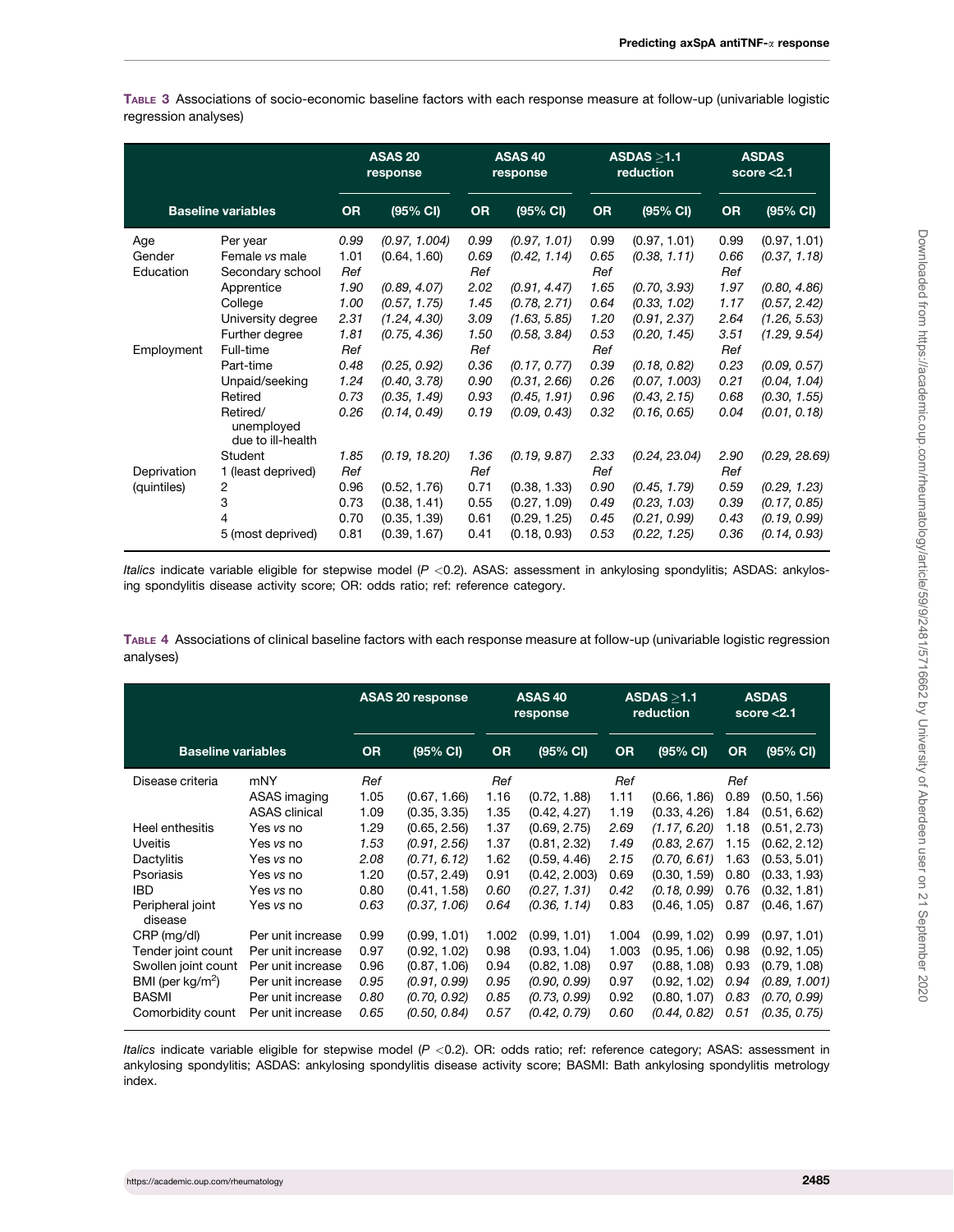TABLE 5 Association of patient-reported health and lifestyle factors at baseline, with response at follow-up (multiple univariable logistic regression)

|                           |                            | <b>ASAS 20</b><br>response |               | ASAS <sub>40</sub><br>response |                       | ASDAS > 1.1<br>reduction |                       |           | <b>ASDAS</b><br>score $< 2.1$ |
|---------------------------|----------------------------|----------------------------|---------------|--------------------------------|-----------------------|--------------------------|-----------------------|-----------|-------------------------------|
| <b>Baseline variables</b> |                            | <b>OR</b>                  | (95% CI)      | <b>OR</b>                      | (95% CI)              | <b>OR</b>                | (95% CI)              | <b>OR</b> | (95% CI)                      |
| Smoking                   | Never                      | Refer                      |               | Ref                            |                       | Ref                      |                       | Ref       |                               |
|                           | Ex                         | 0.82                       | (0.50, 1.35)  | 0.83                           | (0.49, 1.40)          | 1.01                     | (0.57, 1.78)          | 0.66      | (0.36, 1.21)                  |
|                           | Current – light            | 0.64                       | (0.29, 1.39)  | 0.42                           | (0.16, 1.08)          | 1.87                     | (0.74, 4.76)          | 0.30      | (0.10, 0.97)                  |
|                           | Current - heavy            | 0.71                       | (0.36, 1.39)  | 0.90                           | (0.44, 1.82)          |                          | 1.37 (0.63, 2.95)     | 0.72      | (0.32, 1.59)                  |
| Alcohol drinking          | Current $-$ <14 units/week | Ref                        |               | Ref                            |                       | Ref                      |                       | Ref       |                               |
|                           | Never                      | 0.34                       | (0.14, 0.82)  | 0.22                           | (0.06, 0.74)          | 0.89                     | (0.35, 2.29)          |           | $0.20$ $(0.04, 0.92)$         |
|                           | Ex                         | 0.48                       | (0.27, 0.87)  | 0.39                           | (0.19, 0.80)          | 0.41                     | (0.20, 0.84)          | 0.45      | (0.21, 0.96)                  |
|                           | Current $-$ >14 units/week | 1.64                       | (0.65, 4.19)  | 1.38                           | (0.57, 3.32)          |                          | $1.27$ (0.45, 3.56)   | 1.30      | (0.42, 4.05)                  |
| $SF-12 - MCS$             | Per unit increase          | 1.03                       | (1.01, 1.05)  | 1.02                           | (1.003, 1.05)         |                          | 1.02 (1.001, 1.05)    | 1.06      | (1.04, 1.09)                  |
| $SF-12 - PCS$             | Per unit increase          | 1.03                       | (1.01, 1.05)  | 1.03                           | (1.01, 1.06)          |                          | $1.01$ $(0.99, 1.04)$ |           | $1.07$ $(1.03, 1.10)$         |
| <b>BASDAI</b>             | Per unit increase          | 0.93                       | (0.82, 1.05)  | 0.98                           | (0.87, 1.11)          | 1.16                     | (1.01, 1.33)          | 0.71      | (0.60, 0.85)                  |
| <b>ASDAS</b>              | Per unit increase          | 1.18                       | (0.94, 1.48)  | 1.40                           | (1.10, 1.80)          | 2.81                     | (2.03, 3.88)          | 0.74      | (0.55, 0.99)                  |
| <b>BASFI</b>              | Per unit increase          | 0.90                       | (0.81, 0.99)  | 0.92                           | (0.83, 1.02)          | 0.99                     | (0.90, 1.11)          | 0.70      | (0.61, 0.81)                  |
| <b>BASG</b>               | Per unit increase          | 0.93                       | (0.81, 1.05)  | 0.96                           | (0.84, 1.10)          | 0.98                     | (0.85, 1.13)          |           | $0.68$ $(0.57, 0.81)$         |
| ASQoL                     | Per unit increase          | 0.93                       | (0.88, 0.98)  | 0.95                           | (0.90, 0.99)          | 0.98                     | (0.93, 1.03)          | 0.82      | (0.76, 0.88)                  |
| Fatigue                   | Per unit increase          | 0.94                       | (0.89, 1.002) | 0.97                           | (0.91, 1.04)          | 0.94                     | (0.88, 1.01)          |           | $0.87$ $(0.80, 0.93)$         |
| Sleep disturbance         | Per unit increase          | 1.01                       | (0.97, 1.05)  | 1.01                           | (0.97, 1.05)          | 0.99                     | (0.96, 1.04)          |           | $0.94$ $(0.89, 0.98)$         |
| Activity impairment       | Per unit increase          | 0.99                       | (0.98, 0.99)  | 0.99                           | (0.98, 1.004)         | 0.99                     | (0.98, 1.004)         | 0.98      | (0.96, 0.99)                  |
| <b>HADS</b> anxiety       | Per unit increase          | 0.93                       | (0.88, 0.97)  | 0.95                           | (0.90, 1.01)          |                          | $0.95$ $(0.90, 1.01)$ |           | $0.87$ $(0.81, 0.93)$         |
| <b>HADS</b> depression    | Per unit increase          | 0.91                       | (0.86, 0.96)  | 0.94                           | (0.89, 1.001)         | 0.95                     | (0.89, 1.004)         | 0.86      | (0.80, 0.93)                  |
| Spinal VAS                | Per unit increase          | 0.97                       | (0.88, 1.06)  |                                | $1.02$ $(0.92, 1.13)$ |                          | $1.11$ (0.99, 1.24)   |           | $0.84$ $(0.74, 0.96)$         |

Note: italics indicate variable for stepwise model  $(P < 0.2)$ . OR: odds ratio; ref: reference category; ASAS: assessment in ankylosing spondylitis; SF-12 MCS: short form 12 mental component score; SF-12 PCS: short form 12 physical component score; BASDAI: Bath ankylosing spondylitis disease activity index; BASFI: Bath ankylosing spondylitis functional index; ASDAS: ankylosing spondylitis disease activity score; BASG: Bath ankylosing spondylitis global score; Bath ankylosing spondylitis metrology index; ASQoL: ankylosing spondylitis quality of life index; HADS: hospital anxiety and depression scale; VAS: visual analogue scale.

### Predictors of meeting ASAS40 response

At follow-up, 33% ( $n = 111$ ) of patients met ASAS40 response criteria. As with ASAS20, in the final model, not being in full-time employment was associated with lack of response. Additional factors included education, in which the less educated were less likely to respond and a greater number of comorbidities [OR of response 0.64 per additional comorbidity 95% CI (0.45, 0.92)]. In contrast to the ASAS20 model, BMI and anxiety were not included in the final ASAS40 model (although both were initially associated with ASAS40 outcome). This model demonstrated a similar level of fit to the ASAS20 model (ROC curve 0.71) with PPV and NPV of 58% and 72% respectively.

#### Predictors of meeting a clinically important reduction in ASDAS score

Of 261 participants, 122 (47%) met criteria for a clinically important reduction in ASDAS, and as with the ASAS20/ 40 models, there were a wide variety of (mostly similar) variables that predicted lack of response. Six were included as independent predictors in the multivariable analysis ([Table 6](#page-6-0)). As in the ASAS response models, not

being in full-time employment was included in the multivariable model. Additional factors included female gender, lower baseline ASDAS score [4.43 per unit increase 95% CI (2.83, 6.94)], poorer mental health [SF-12 MCS: 1.05 per unit increase 95% CI (1.02, 1.09)], more comorbidities [0.57 per additional comorbidity 95% CI (0.37, 0.88)] and the absence of enthesitis [3.85 95% CI (1.33, 11.11)]. The final model demonstrated a high level of fit (ROC 0.85, with PPV 76%, and NPV 77%).

## Predictors of moving to a moderate or inactive (ASDAS) disease state

There were 249 patients eligible for this analysis (i.e. who had high/very high disease activity at baseline) and who provided follow-up data. At follow-up, 87 (35%) were classified as having moderate or inactive disease. The factors associated with lack of response on univariable analysis were wide-ranging and very similar to those which predicted ASAS response although higher initial ASDAS disease activity was associated with lower likelihood of achieving a moderate or inactive disease state. Four factors were included as independent predictors of lack of response at follow-up ([Table 6\)](#page-6-0). Not being in full-time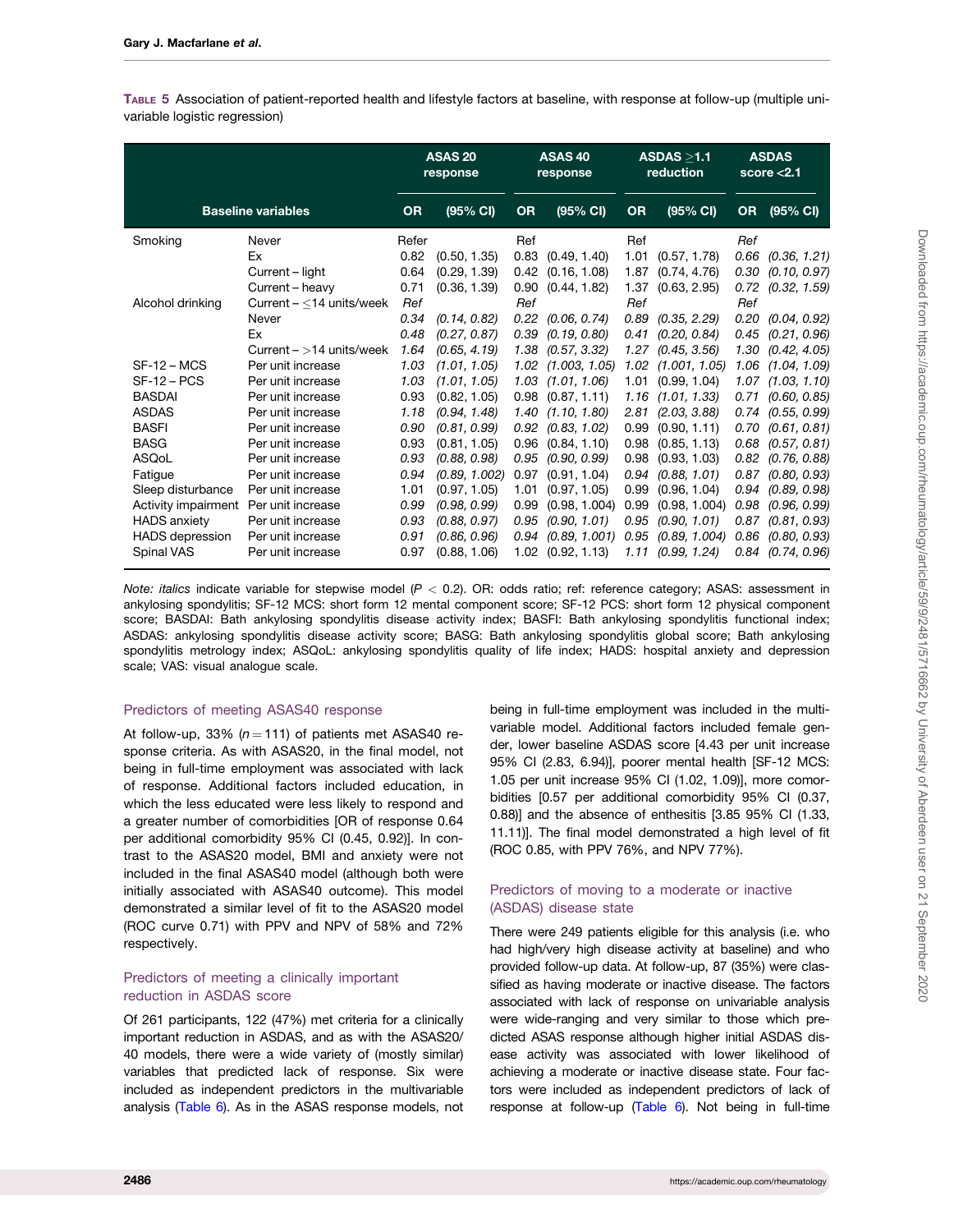<span id="page-6-0"></span>TABLE 6 Baseline factors associated with response at follow-up (stepwise logistic regression models)

|                                                      |                                         | <b>ASAS 20</b><br>response |                                                  |           | ASAS <sub>40</sub><br>response                 |      | ASDAS > 1.1<br>reduction            | <b>ASDAS</b><br>score $<$ 2.1 |                  |
|------------------------------------------------------|-----------------------------------------|----------------------------|--------------------------------------------------|-----------|------------------------------------------------|------|-------------------------------------|-------------------------------|------------------|
|                                                      |                                         |                            | (model $n = 261$ )                               |           | (model $n = 326$ )                             |      | (model $n = 253$ )                  | (model $n = 239$ )            |                  |
| <b>Participants meeting response</b><br>criteria (%) |                                         | 52%                        |                                                  |           | 33%                                            |      | 47%                                 | 35%                           |                  |
|                                                      | <b>Baseline variables</b>               | <b>OR</b>                  | (95% CI)                                         | <b>OR</b> | (95% CI)<br><b>OR</b><br>(95% CI)<br><b>OR</b> |      | (95% CI)                            |                               |                  |
| Employment                                           | Full-time                               | Ref                        |                                                  | Ref       |                                                | Ref  |                                     | Ref                           |                  |
|                                                      | Part-time                               | 0.48                       | (0.23, 1.03)                                     | 0.38      | (0.17, 0.84)                                   | 0.39 | (0.15, 1.02)                        | 0.28                          | (0.11, 0.74)     |
|                                                      | Unpaid/seeking                          | 1.80                       | (0.53, 6.13)                                     | 1.16      | (0.38, 3.53)                                   | 0.23 | (0.04, 1.26)                        | 0.24                          | (0.05, 1.28)     |
|                                                      | Retired                                 | 0.67                       | (0.31, 1.47)                                     | 1.52      | (0.68, 3.43)                                   | 1.08 | (0.37, 3.15)                        | 0.90                          | (0.33, 2.47)     |
|                                                      | Retired/unemployed<br>due to ill-health | 0.37                       | (0.18, 0.76)                                     | 0.26      | (0.11, 0.63)                                   | 0.29 | (0.11, 0.76)                        | 0.04                          | (0.01, 0.34)     |
|                                                      | <b>Student</b>                          |                            | Low N.                                           | 0.99      |                                                |      | $(0.13, 7.73)$ 2.14 $(0.12, 38.22)$ | 2.69                          | (0.26, 27.50)    |
| <b>BMI</b>                                           | Per unit increase                       | 0.96                       | (0.91, 1.003)                                    |           |                                                |      |                                     |                               |                  |
| Education                                            | Secondary school                        |                            |                                                  | Ref       |                                                |      |                                     | Ref                           |                  |
|                                                      | Apprenticeship                          |                            |                                                  | 1.99      | (0.85, 4.64)                                   |      |                                     | 1.43                          | (0.50, 4.08)     |
|                                                      | College                                 |                            |                                                  | 1.41      | (0.72, 2.75)                                   |      |                                     | 1.01                          | (0.43, 2.36)     |
|                                                      | University degree                       |                            |                                                  | 2.82      | (1.41, 5.61)                                   |      |                                     | 1.72                          | (0.72, 4.10)     |
|                                                      | Further degree                          |                            |                                                  | 1.27      | (0.47, 3.41)                                   |      |                                     | 2.62                          | (0.83, 8.28)     |
| Enthesitis                                           | Yes vs no                               |                            |                                                  |           |                                                | 3.85 | (1.33, 11.11)                       |                               |                  |
| SF-12-MCS                                            | Per unit increase                       |                            |                                                  |           |                                                | 1.05 | (1.02, 1.09)                        | 1.05                          | (1.01, 1.08)     |
| <b>ASDAS</b>                                         | Per unit increase                       |                            |                                                  |           |                                                | 4.43 | (2.83, 6.94)                        |                               |                  |
| Gender                                               | Female vs male                          |                            |                                                  |           |                                                | 0.59 | (0.29, 1.20)                        |                               |                  |
| Comorbidity count                                    | Per unit increase                       |                            |                                                  | 0.64      | (0.45, 0.92)                                   | 0.57 | (0.37, 0.88)                        | 0.60                          | (0.38, 0.95)     |
| <b>HADs anxiety</b>                                  | Per unit increase                       | 0.94                       | (0.88, 0.99)                                     |           |                                                |      |                                     |                               |                  |
| Model fit                                            | ROC area under<br>curve (95% CI)        |                            | 0.68(0.61, 0.74)                                 |           | 0.71(0.65, 0.77)                               |      | 0.85(0.80, 0.89)                    |                               | 0.81(0.75, 0.86) |
|                                                      | Sensitivity/Specificity<br>(% )         |                            | 70.7/56.3<br>32.1/88.5<br>62.7/64.9<br>58.3/72.2 |           | 73.3/78.9                                      |      | 56.5/81.8                           |                               |                  |
|                                                      | PPV/NPV                                 |                            |                                                  |           |                                                |      | 75.9/76.6                           |                               | 63.2/77.3        |

OR: odds ratio; ref: reference category; ASAS: assessment in ankylosing spondylitis; ASDAS: ankylosing spondylitis disease activity score; SF-12 MCS: short form 12 mental component score; SF-12 PCS: short form 12 physical component score; HADS: hospital anxiety and depression scale; ROC: receiver operating characteristic; PPV: positive predictive value; NPV: negative predictive value.

employment and lower education level were associated with lack of response, as was poorer mental health [SF-12 MCS: 1.05 per unit increase 95% CI (1.01, 1.08)] and more comorbidities [0.60 per additional comorbidity 95% CI (0.38, 0.95)]. The final model demonstrated a good level of fit (ROC 0.81) with PPV 63% and NPV 77%.

Running the multivariable models above and adding data on the total score from the 2011 fibromyalgia criteria, in the subset of subjects with this data available  $(n = 141$  in whom at least one response criteria could be calculated), showed that it did not result in important improvement in fit to any of the models (data not shown).

## **Discussion**

Irrespective of the specific axSpA response criteria used, adverse socio-economic factors and fewer years of education predicted poorer response to initial anti $TNF\alpha$  therapy, as did not working full-time. Clinical factors (co-morbidities) and patient-reported factors (poor mental health) were also associated with lack of response. With the exception of the model predicting ASDAS reduction, no axSpA-specific clinical variables were independently predictive of poor outcome and neither were lifestyle factors (smoking and alcohol consumption). The performance of the models was good, and in particular there was high NPV for the ASDAS models (77%) indicating the ability to predict well those unlikely to meet response criteria. Studies that have reported that axSpA-specific factors predict response to TNFa have generally not collected information on socioeconomic factors and may therefore have been affected by unmeasured confounding [e.g. [31,](#page-9-0) [32](#page-9-0)]

The patients in the register were recruited from more than eighty centres throughout the Great Britain and as such represent a 'real-world' use of anti-TNF $\alpha$  with greater heterogeneity of clinical features than are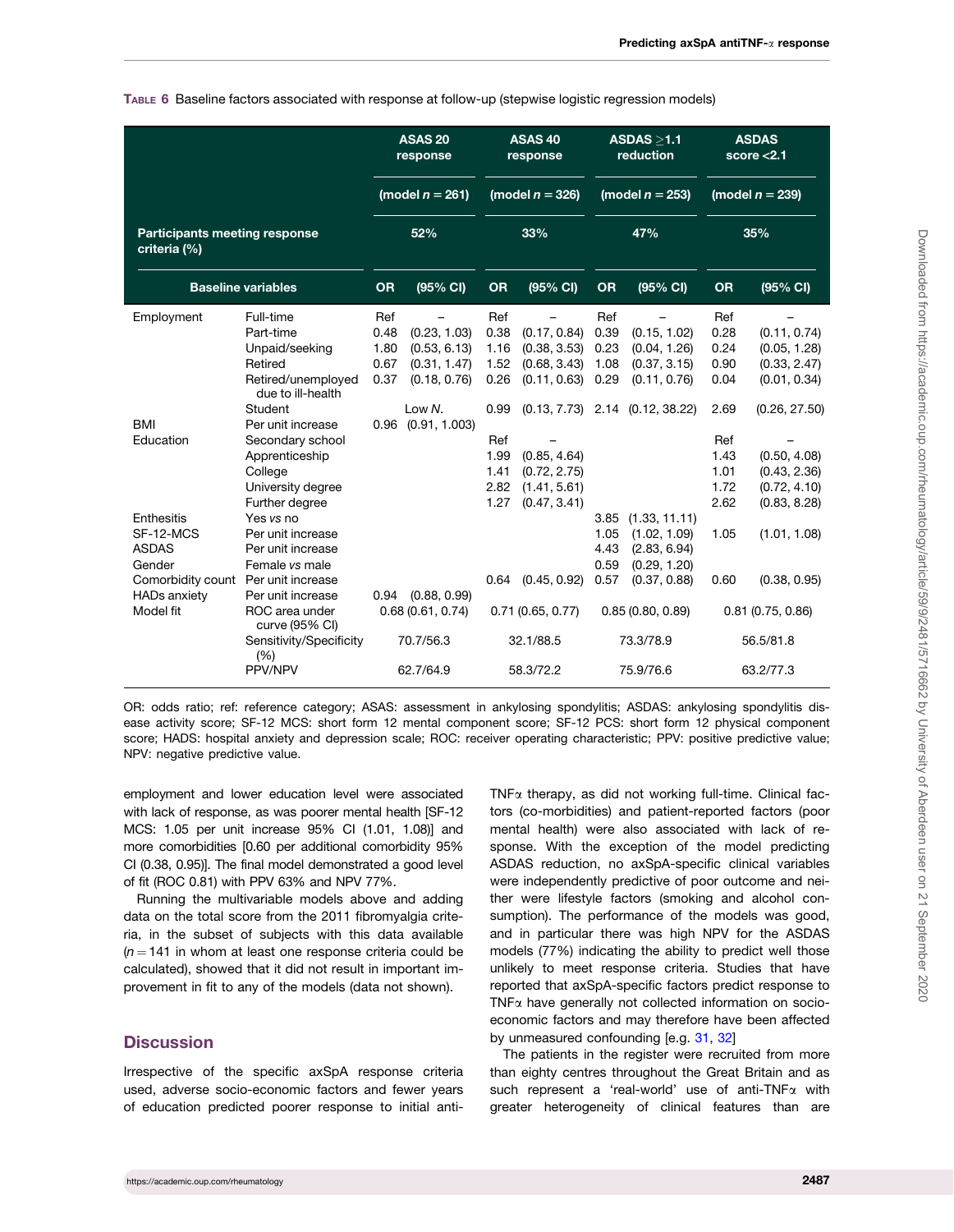<span id="page-7-0"></span>present in trial populations. However, in contrast, it was necessary to be flexible with respect to timing of assessing outcome in this study as, although patients were scheduled to be followed up at 3 and 6 months after commencing their first anti-TNF $\alpha$  therapy, the follow-up visit did not always happen at these times. A follow-up of 3–4 months reflects UK clinical practice. Indeed the National Institute of Health and Clinical Excellence (NICE) recommends follow-up at 12 weeks and that anti-TNF therapy should only be continued if there is 'clear evidence of response' at this point [[33](#page-9-0)]. With the knowledge that there may be some delays to follow-up in the real world, we have chosen a longer window for first follow-up to occur. The first visit in a time window rather than at a specific time point has been used. This option was chosen because patients who attend a scheduled appointment may be more likely to have clinical issues such as lack of efficacy or an adverse event in comparison to those who choose not to attend. However, if a patient had experienced a serious adverse event necessitating hospital admission this would also result in failure to attend an appointment. Thus, using a wider window of follow-up increased the numbers whose outcome was assessed and potentially decreased any 'non-participation' bias. In reality, the distribution of follow-up time shows that half the participants were seen within a 5-week window. Secondly, the patient-reported and clinical outcomes were not collected at the same time. The follow-up study questionnaire was issued at the time follow-up was due and therefore there was a difference between this and the time the actual clinic visit took place. The median difference between the follow-up visit and follow-up questionnaire was 13 days (IQR –1, 34). Thirdly, at the time of follow-up, some patients had stopped their anti-TNF $\alpha$ therapy (e.g. due to an adverse event) and thus the interpretation of our results is the prediction of outcome amongst patients who commence their first anti-TNF $\alpha$ rather than outcome while patients are still taking such therapy. However, this is the most relevant question for a clinician facing the decision on whether to commence a patient on a specific therapy: 'If I choose to prescribe anti TNF $\alpha$  for this patient, how likely is it that they will/ will not have achieved a positive response in around 3-4 months?'.

There have only been few studies examining response to biologic therapy in patients with axSpA. Molto et al. hypothesized that patients with high enthesitis and/or disease activity scores (BASDAI) may be less likely to respond (on the basis that this could indicate co-morbid fibromyalgia), but found that neither disease index influenced likelihood of meeting ASAS40 or ASAS partial remission criteria at 12 weeks [[34\]](#page-9-0). Callhoff et al. reported that the efficacy of anti-TNF $\alpha$  therapy was not related to specific criteria satisfied (i.e. AS or non-radiographic axial spondyloarthritis) [[35](#page-9-0)]. The results of the current study generally support these conclusions although the presence of enthesitis and disease activity (as measured by ASDAS) were the sole disease-related factors found

to relate to response in this study, and only for a single outcome measure (reduction in ASDAS). An Italian multicentre retrospective study of  $\sim$ 300 patients found that the presence of enthesitis and psoriasis was associated with lower likelihood of patients achieving at least partial remission (which was defined as <20 mm in the four domains of global assessment, spinal pain, function and intensity/duration of morning stiffness). This study, however, did not collect any information on socio-economic factors [[36\]](#page-9-0). A report that appears to be from the same study examines response by gender and found that females were less likely to achieve partial remission than males. It states that this was true also in a multivariable model, but does not indicate what was included in the model and there was no mention of any socio-economic factors collected [[37\]](#page-9-0). In the current study, for three out of the four response criteria females were less likely to respond, although none were statistically significant and adding gender did not improve the fit of any of the multivariable models.

With respect to lifestyle factors predicting response, a recent systematic review and meta-analysis has quantified the effect of obesity on response to anti  $TNF\alpha$  therapy across a range of immune-mediated inflammatory diseases. Within this study, a sub-analysis of six studies of spondyloarthropathies (including 966 patients of whom 14% were obese) found increased odds of nonresponse to therapy, but with considerable uncertainty OR 3.4 95% CI (1.3, 8.5) [[38](#page-9-0)]. In the current study, higher levels of BMI were associated with non-response (the OR per unit increase varied between 0.94 and 0.97 depending on the response criteria). However, only in the multivariable model for ASAS20 did it significantly improve model fit. The role of smoking in treatment response is less clear. Current smoking has been related to higher disease activity in patients with axSpA and AS [[39](#page-9-0), [40](#page-9-0)], including observations of a pack-year/disease activity dose-response [\[41\]](#page-9-0). Although studies of patients with axSpA included in the Swiss Clinical Quality Management Cohort as well as those in the DANBIO Danish nationwide registry found that smokers had odds of around 0.5 in meeting BASDAI50 response criteria (in comparison to non-smokers) [\[42,](#page-9-0) [43\]](#page-9-0) data from the BSRBR-AS did not find smoking to be a predictor of response to  $TNF\alpha$  inhibitors and suggested that previous observations of an association may be explained by methodological factors [\[44\]](#page-9-0).

What has this study added to our existing knowledge? It has demonstrated that, generally, disease specific factors do not predict response to first anti-TNF $\alpha$  therapy. The factors that predict response across different criteria are not modifiable at least by the rheumatologist in the clinic. Factors such as level of deprivation, level of education and employment status are, however, identifying persons who may need additional management in order to derive the benefit that other patients receive from anti-TNF $\alpha$  therapy. This may include support for self-management including education, or non-pharmacological therapy (such as physical therapy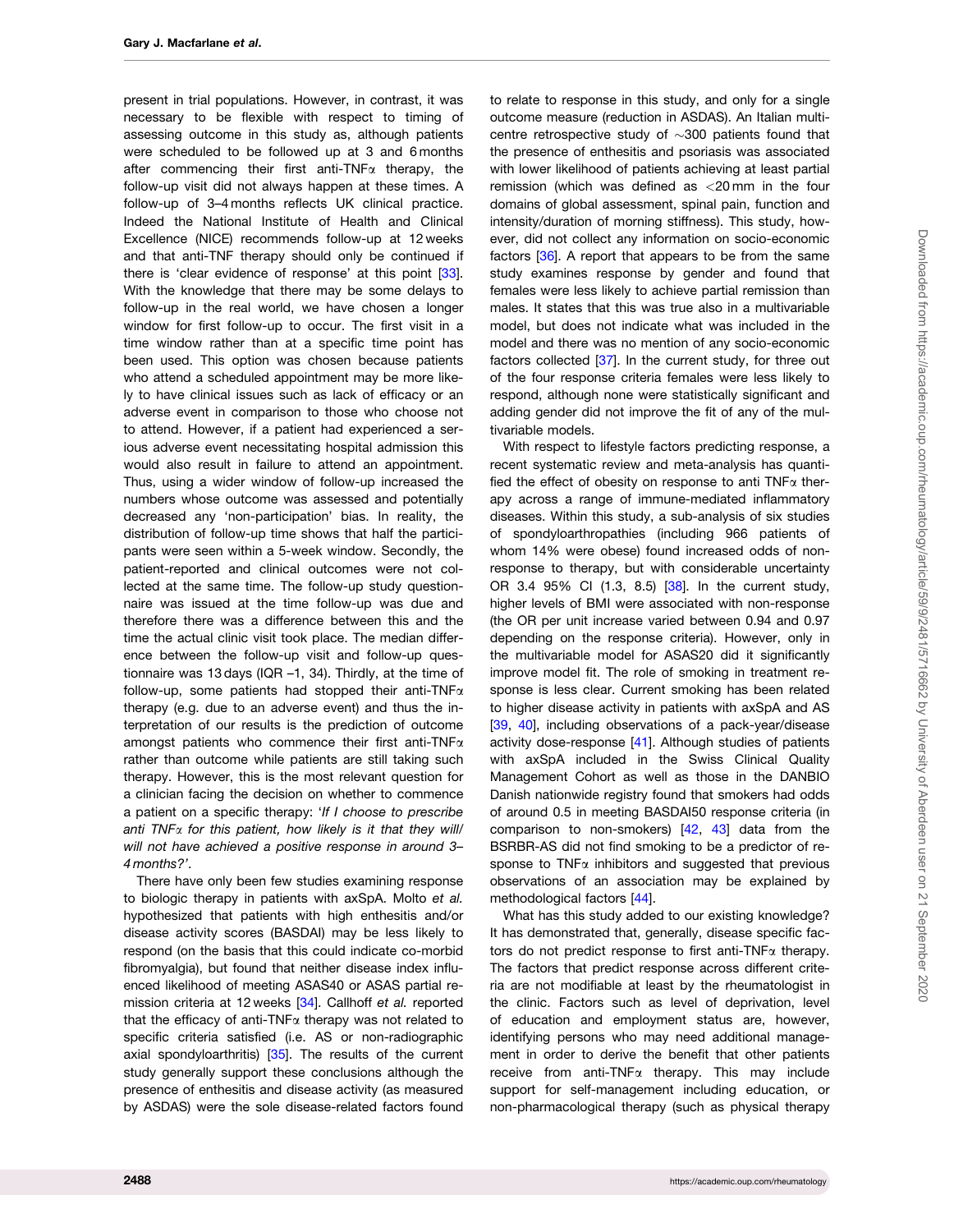<span id="page-8-0"></span>or input from an occupational therapist), and this could usefully be the focus for testing in future studies. Poor mental health is also a marker of lower likelihood of response across criteria and patients with such markers of poor response may need specific assessment and behavioural therapy or psychological support in order for to derive benefit from pharmacological therapy. Retiring or not being in employment due to ill-health is a strong and consistent predictor of non-response across the models; future work should identify the reasons (disease-specific or contextual) why this is the case.

In conclusion, the statistical models in this study identify patients with a high likelihood (70–80%) of not responding to their first biologic therapy for axSpA some (such as mental health) are modifiable, whereas others (such as social and economic factors) do not lend themselves to modification in the clinic—but identify patients who otherwise are unlikely to benefit from biologic therapy alone. Priority should be focused on how we ensure that these patients receive the benefits that many patients derive from such therapies. It also emphasizes that examination of predictors of nonresponse to pharmacologic therapy in inflammatory arthritis must consider the importance of socio-economic factors.

# Acknowledgements

We are grateful to the staff of the British Society for Rheumatology Biologics Register in Axial Spondyloarthritis register and to the recruiting staff at the clinical centres, details of which are available at: [https://www.](https://www.abdn.ac.uk/iahs/research/epidemiology/bsrbras-1438.php#panel1457) [abdn.ac.uk/iahs/research/epidemiology/bsrbras-1438.](https://www.abdn.ac.uk/iahs/research/epidemiology/bsrbras-1438.php#panel1457) [php#panel1457.](https://www.abdn.ac.uk/iahs/research/epidemiology/bsrbras-1438.php#panel1457) We are grateful to Jonathan Lock for

commenting on the manuscript. ORCID ID 0000-0003- 2322-3314.

Funding: This work was supported by the British Society for Rheumatology (BSR) who have funded the BSRBR-AS. The BSR received funding for this from Pfizer, AbbVie and UCB. These companies receive advance copies of manuscripts for comments but have no input in to the topics for analysis in the register nor the work involved in undertaking analysis. Analysis of data was supported by the Versus Arthritis/Medical Research Council Centre for Musculoskeletal Health and Work [grant number 20665].

Disclosure statement: The authors have declared no conflicts of interest.

# **References**

- [1](#page-0-0) Maxwell LJ, Zochling J, Boonen A et al. TNF-alpha inhibitors for ankylosing spondylitis. Cochrane Database Syst Rev 2015;CD005468.
- [2](#page-0-0) Corbett M, Soares M, Jhuti G et al. Tumour necrosis factor- $\alpha$  inhibitors for ankylosing spondylitis and nonradiographic axial spondyloarthritis: a systematic review

and economic evaluation. Health Technol Assess 2016; 20:1–334.

- [3](#page-0-0) Druce KL, Jones GT, Macfarlane GJ, Basu N. Patients receiving anti-TNF therapies experience clinically important improvements in RA-related fatigue: results from the British Society for Rheumatology Biologics Register for Rheumatoid Arthritis. Rheumatology 2015; 54:964–71.
- [4](#page-0-0) Shim J, Jones GT, Pathan EMI, Macfarlane GJ. Impact of biological therapy on work outcomes in patients with axial spondyloarthritis: results from the British Society for Rheumatology Biologics Register (BSRBR-AS) and meta-analysis. Ann Rheum Dis 2018; 77:1578–84.
- [5](#page-1-0) Lindström U, Olofsson T, Wedrén S, Qirjazo I, Askling J. Biological treatment of ankylosing spondylitis: a nationwide study of treatment trajectories on a patient level in clinical practice. Arthritis Res Ther 2019;21: 128–38.
- [6](#page-1-0) Micheroli R, Hebeisen M, Wildi LM et al. Rheumatologists of the Swiss Clinical Quality Management Program. Impact of obesity on the response to tumor necrosis factor inhibitors in axial spondyloarthritis. Arthritis Res Ther 2017;19:164–72.
- [7](#page-1-0) Matcham F, Davies R, Hotopf M et al. The relationship between depression and biologic treatment response in rheumatoid arthritis: an analysis of the British Society for Rheumatology Biologics Register. Rheumatology 2018; 57:835–43.
- [8](#page-1-0) Macfarlane GJ, MacDonald RIR, Pathan E et al. Influence of co-morbid fibromyalgia on disease activity measures and response to tumour necrosis factor inhibitors in axial spondyloarthritis: results from a UK national register. Rheumatology 2018;57:1982–90.
- [9](#page-1-0) Sieper J, Rudwaleit M, Baraliakos X et al. The Assessment of SpondyloArthritis international Society (ASAS) handbook: a guide to assess spondyloarthritis. Ann Rheum Dis 2009;68:ii1–44.
- [10](#page-1-0) van der Linden S, Valkenburg HA, Cats A. Evaluation of diagnostic criteria for ankylosing spondylitis. A proposal for modification of the New York criteria. Arthritis Rheum 1984;27:361–8.
- [11](#page-1-0) Macfarlane GJ, Barnish MS, Jones EA et al. The British Society for Rheumatology Biologics Registers in Ankylosing Spondylitis (BSRBR-AS) study: protocol for a prospective cohort study of the long-term safety and quality of life outcomes of biologic treatment. BMC Musculoskelet Disord 2015;16:347–52.
- [12](#page-1-0) Anderson JJ, Baron G, van der Heijde D, Felson DT, Dougados M. Ankylosing spondylitis assessment group preliminary definition of short-term improvement in ankylosing spondylitis. Arthritis Rheum 2001;44:1876–86.
- [13](#page-1-0) Brandt J, Listing J, Sieper J et al. Development and preselection of criteria for short term improvement after anti-TNF alpha treatment in ankylosing spondylitis. Ann Rheum Dis 2004;63:1438–44.
- [14](#page-1-0) Lukas C, Landewé R, Sieper J et al. Development of an ASAS-endorsed disease activity score (ASDAS) in patients with ankylosing spondylitis. Ann Rheum Dis 2009;68:18–24.